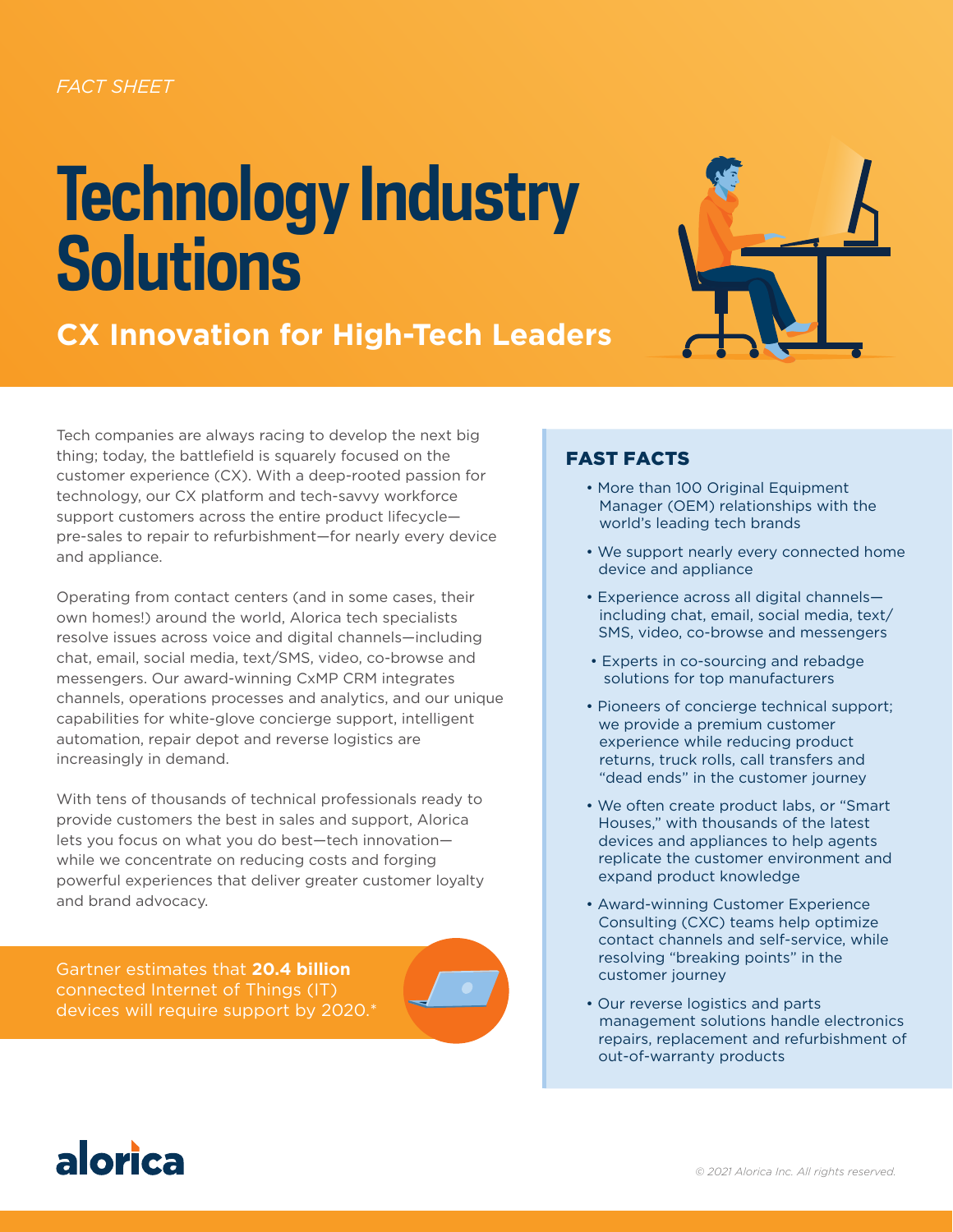### *FACT SHEET*

## **Technology Industry Solutions**

#### **STREAMLINING FOR EFFICIENCY**



Reduced an electronics giant's AHT by 152 seconds after **in-depth analysis of improvable processes**.



Achieved **67% increase in Net Promoter Score®** in just six months for a tech retailer.



**85% average first-call resolution** in high-touch technical support for wholesale club retailer.



**Increased productivity by 11%** for an OEM's logistic services by identifying process efficiencies and leveraging Alorica's award-winning CRM system solution.



**Reduced phone support staffing by 15%** and saved millions of dollars by reengineering an OEM's self-service registration process and enhancing chat, forums and its web portal—leading to TMC and Customer Magazine awarding us the CRM Excellence Award for CX Transformation.

#### TYPES OF SERVICES

- Desktop and Mobile Device Support
- Software and Connectivity Diagnostics
- Device Consultation and Education
- E-Commerce Support
- Up- and Cross-Sell Programs
- Activations and Entitlement
- System Configuration
- Setup, Installation and Connectivity
- Concierge Premium Support
- Troubleshooting and Repair
- Service Scheduling and Dispatch
- Retention and Loyalty Programs
- In- and Out-of-Warranty Support
- Marketing and Finance Support Teams
- Pay-for-Support Services
- Product Liability Services
- Consumer Affairs and Regulatory Management
- Process Innovation and Analytics
- Credit and Collections Support
- Corporate Help Desk and Escalations
- Partner Management and Invoice Auditing
- Repair Depot and Refurbishment

### alorica